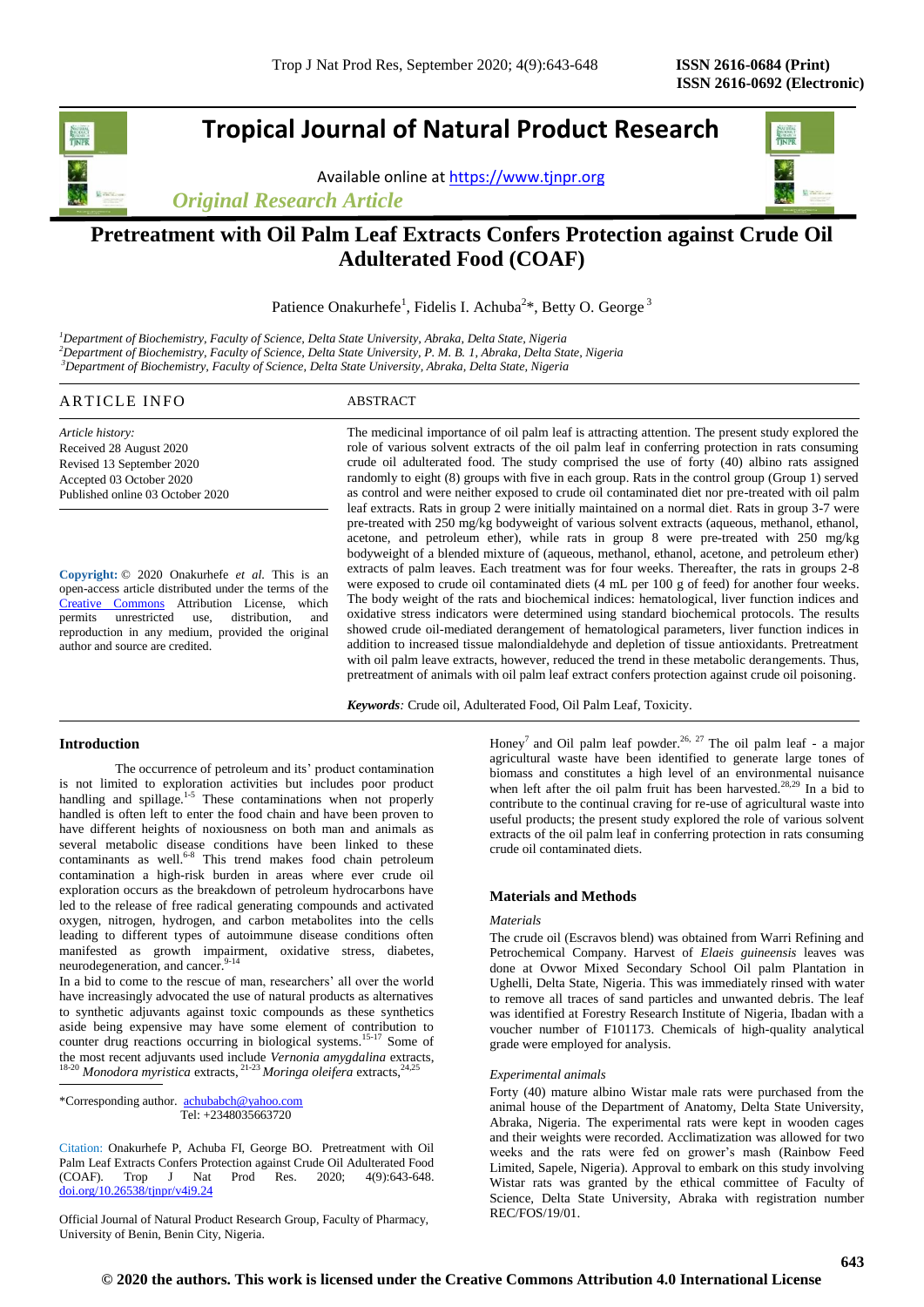#### *Extraction of oil palm leaves*

Plant extraction was carried out using five solvents namely; water, ethanol, methanol, acetone, and petroleum ether. These solvents were chosen to establish the one that will contain more active ingredient against crude oil-contaminated food toxicity. Before extraction, the collected palm leaves were dried to constant weight and ground into smooth particles with the aid of an electric waring blender (Model: 38BL54, Waring Laboratory Science, USA). The leaves (100 g each) were then weighed into 400 mL of the different solvents and allowed to dissolve for 48 h in an air-tight conical flask. The aqueous extract was soaked in water of 40°C as previously described by George et al.<sup>30</sup> while the ethanol, methanol, acetone, and petroleum ether extracts were carried out in a 95% v/v solvent as previously described by Okpoghono et al.<sup>21</sup> and Achuba.<sup>18</sup> At the end of the 48 h period, the various samples were filtered using a clean muslin cloth and the filtrate transferred to a rotary evaporator (Model R1180, Superfit continental (P) Ltd, Mumbai, India) at  $45^{\circ}$ C for concentration. The concentrated filtrates were further concentrated to dryness using a water bath and stored in a refrigerator until needed.

#### *Preparation of extracts for pretreatment*

From the crude extracts (dry samples) 2.5 g of each (water, ethanol, methanol, acetone, and petroleum ether extract) was dissolved in 25 mL of aqueous tween 80 (1% in 99 mL of distilled  $H_2O$  (v/v) which brings the concentration of each extract to 0.1 g/mL. The blended mixture was prepared by the addition of 0.5 g of each extract to give 2.5 g which was dissolved in 25 mL of aqueous tween 80.

# *Experimental distribution and design*

The forty (40) albino rats were assigned randomly to eight (8) groups with five rats in each group after the acclimatization period. Rats in the control group (Group I) served as control and were neither exposed to crude oil contaminated diet nor pre-treated with oil palm leaf extracts. Rats in group II were initially maintained on a normal diet. Rats in group 3-7 were pre-treated with 250 mg/kg bodyweight of various solvent extracts (aqueous, methanol, ethanol, acetone, and petroleum ether) of oil palm leaf for four weeks while rats in group 8 were pre-treated with 250 mg/kg bodyweight of a blended mixture of (aqueous, methanol, ethanol, acetone, and petroleum ether) extracts of palm leaves for four weeks. This dose was chosen as a representative of equal amount of each extract administered. The extracts were administered through oral gavage for four weeks. Exposure to crude oil contaminated food (4 mL per 100 g of feed) was carried out as previously described by Achuba *et al.* (2018b) to rats in groups 2-8 for four weeks after oil palm leaf extract pre-treatment period.

#### *Animal sacrifice, sample collection and preparation*

The rats were allowed to fast overnight on the last day of the experiment. They were sacrificed by cervical decapitation and 5 mL sterile syringes with a needle were used for the collection of blood from the vena cava into properly labeled plain sample bottles and EDTA bottles for biochemical and hematological tests, respectively.

The collected blood samples were spurn using a centrifuge (TGL16E, Changsha Yingtai Instrument Company Ltd, China ) at 3500 g for 15 min as previously done by Achuba<sup>18</sup> and the serum collected for various biochemical assays. Liver wet tissue measuring 0.5 g was homogenized in 9.0 mL of normal saline using pre-chilled mortar and pestle and the supernatant obtained was stored in the refrigerator and used for biochemical analysis following standard procedures within 48 h.

#### *Hematological and biochemical analysis*

All reagents and chemicals used for assay were of analytical grade while laboratory analysis was carried out by standard laboratory methods outlined below:

Determination of Packed cell volume (PCV); White blood cell count (WBC) and Red Blood Cell counts (RBC) were by the methods of Thrall and Weiser <sup>32</sup> while Hemoglobin (Hb) determination was by the protocol documented by Tietz. $33$  The assay for alanine amino transferase (ALT) and aspartate amino transferase (AST) used

# **ISSN 2616-0692 (Electronic)**

available commercial diagnostic kit (Randox diagnostic kit) according to the manufacturers' instruction and this method was based on the method of Reitman and Frankel<sup>34</sup> while alkaline phosphatase (ALP) activities were carried out based on the method described by Kaplan and Righetti<sup>35</sup> on the principle of Alkaline phosphatase being able to catalytically break down p-nitrophenyl phosphate at pH 10.4, releasing p-nitrophenol and phosphate. Total protein (TP) was determined employing the method of Droumas<sup>36</sup> and Tietz<sup>33</sup> for albumin (ALB) levels in serum and liver of rats. Level of lipid peroxidation (MDA) was determined according to the method of Gutteridge, and Wilkins' while the method of Ellman<sup>38</sup> was used for the assay of reduced glutathione. The methods of Misra and Fridovich<sup>39</sup> were used for superoxide dismutase (SOD), Kaplan *et al*. <sup>40</sup> for Catalase.

#### *Statistical analysis*

Analysis of data was carried out with the aid of the Statistical Package for Social Sciences (SPSS). Data were presented as Mean ± SD while group comparison were done using the bonferonni Posthoc test at a significant level of  $p < 0.05$ .

#### **Results and** D**iscussion**

The consumption of crude oil contaminated food caused significant (p < 0.05) reductions in the average body weight of rats at the end of the experimental periods. However, these reductions in weight of rats were not significantly reduced in rats pretreated with oil palm leaf extracts (Table 1).

The observed petroleum-induced changes in body weight of experimental rats follow similar patterns previously reported by Ogara  $et$  al.<sup>41</sup> and Sumonu and Oloyede in rats<sup>6, 42</sup> and Ugwu *et al.* in *Clarias* species. <sup>43</sup> Crude oil-induced metabolic derangement in the environment and biological samples have been well elucidated by various studies<sup>10,21,20,25,  $\overline{41}$  all of which have established that foodborne</sup> petroleum cross-contamination has serious negative effects on the wellbeing and safety of all forms of life. This is buttressed by the closeness in weight of rats pretreated with the blended mixture and the rats in the control group. The efficacy of the blended mixture had been established GC-MS analysis as well as genotoxicity studies.<sup>44,45</sup> Findings in the present study is a further contribution to the continual search for possible protection and solution to the dangers encountered by those in oil-spill prone areas who are at all times stands a risk of being exposed to petroleum-contaminated food substances. Also, this study reported a drop in hematological indices PCV, HB, and RBC in rats while there was an observed increase in WBC parameters due to COAF consumption. The observed increase in WBC could be said to have occurred as a result of immune responses against the toxicity potentials of crude oil adulterated food (Table 2).

The white blood cell has been previously reported to be a central point of an immune boost since they contain significant amounts of leucocytes that often act as macrophages for external substances attacking the cell.<sup>46-48</sup> Petroleum-induced changes in hematological indices have also been reported by some authors<sup>19, 25</sup> which were linked to reduced hematopoiesis and increased hemolysis and destruction of the erythrocyte membrane. Moreover, pretreatment of rats with various extracts of oil palm leaf confers some protections against crude oil toxicity. This assertion is in agreement with earlier study by this same authors.<sup>45</sup> Also, the potency of the blended mixture relative to other extracts had been explained above. Also observed in this study is the petroleum-induced increase in liver function parameters in the liver and the serum of the experimental rats (Tables 3 and 4).

These results revealed upsurge trends in ALT, AST, and ALP activities and a concomitant reduction in protein profiles (total protein and albumin) which are consistent with petroleum contaminated dietinduced toxicity that is reported previously.<sup>21,24,27</sup> As earlier reported, the rise in the activities of serum aminotransferases and the alkaline phosphatase is first-line indicators of probable liver damage while their rise in the liver is often occasioned in the presence of substances that may be injurious to the hepatic cells.<sup>49</sup> The alkaline phosphatase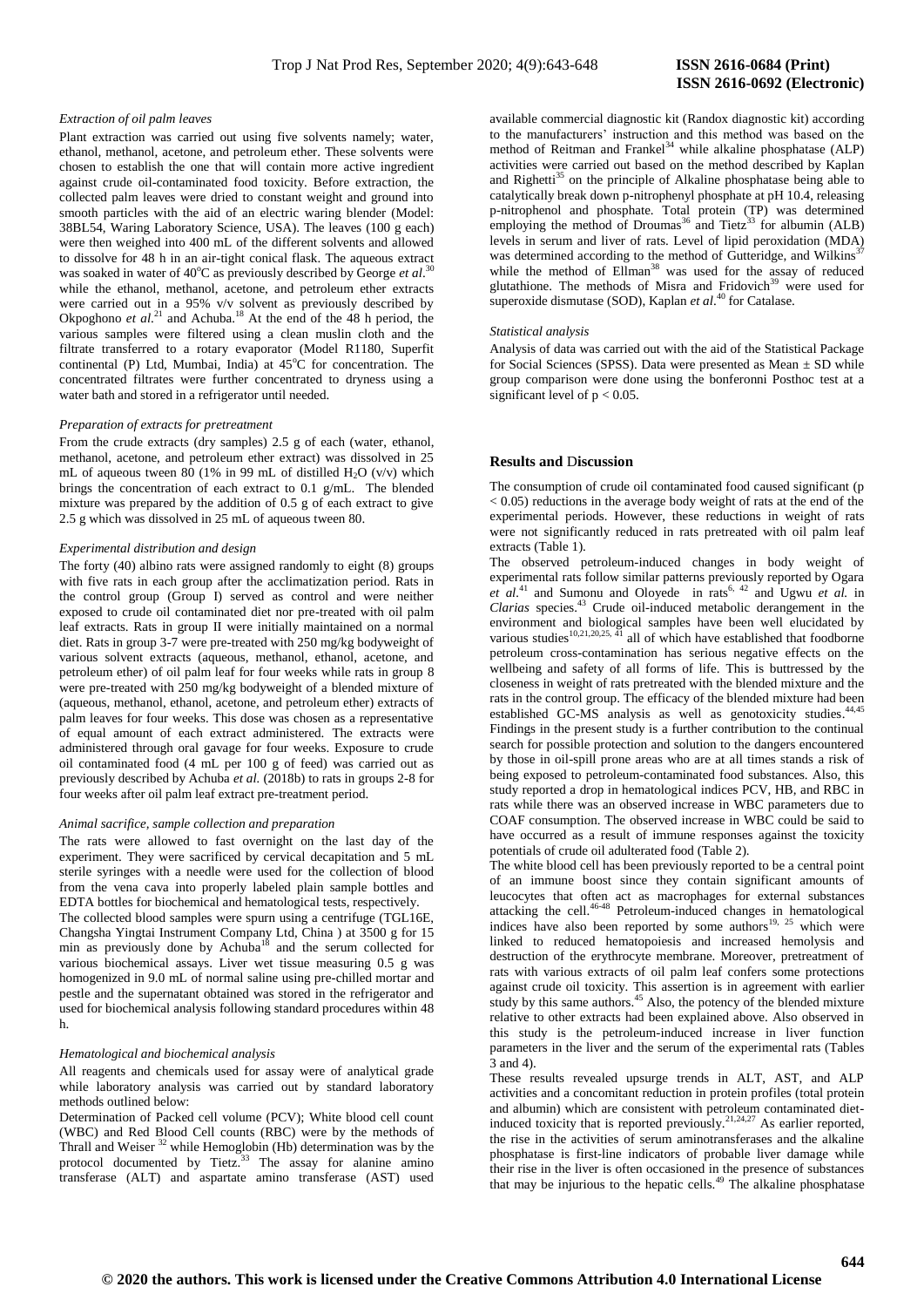on the other hand is a significant contributor to the detoxification process and synthesis of several energetic macromolecules needed for metabolic balance.<sup>50</sup> Thus when altered their leakage into the serum may be indicative of an increase in membrane permeability.<sup>51,52</sup> Protein profile is a significant marker of food conversion efficiency as its drop often gives an insight into possible weight loss and liver malfunction. Bearing in mind that the liver is the primary center of metabolism, the inability of the tissues to absorb enough protein from consumed food may explain the observed trend in weight loss due to COAF consumption. The observed reduction in the increasing trend of these enzyme activities in the serum and liver may not be farfetched from the high-level mobilization of several antioxidant potentials in an oil palm leaf and may also account for the prevention of the drop in total protein and albumin in the serum and liver. All of the above are similar to the protection conferred on rats by incorporation of powdered oil palm leaf in petroleum-contaminated diets in rats by Achuba.<sup>26; 27</sup>

In another development, crude oil diet contamination is often occasioned with the generation of oxidative radicals which is often culminated in the depletion of several enzymatic and non-enzymatic antioxidants and increased lipid peroxidation $6,14,18,19,25-27$  and is said to be no different from the one reported in this study (Table 5).

However, the use of plant materials by various studies have also been reported to contribute significantly to averting the free radical generating potentials of crude oil-induced oxidative damage to animals. It is also important to note that although the pretreatment with the various solvent extracts of oil palm leaf had varying levels of potencies for antioxidant enzyme depletion and increased malondialdehyde generation, the blended mixture of all solvent extracts had a better ability to confer this protection which was followed by the petroleum ether extract. The possible reason for the above trend may be linked to the extraction efficiency of the various solvent extracts used in the study thus a blended combination of the various extracts may have improved the quantity and quality of active components capable of sequestering crude oil mediated free radical generation. 45

**Table 1:** Average Body Weight of Rats Pre-treated with Oil Palm Leaf Extracts before COAF consumption

| <b>Groups</b>           | Week 1                          | Week 4                        | Week 8                          |
|-------------------------|---------------------------------|-------------------------------|---------------------------------|
|                         | $180.00 \pm 44.24^{\circ}$      | $190.43 \pm 41.24^{\circ}$    | $219.28 \pm 23.98^a$            |
| $\mathbf{2}$            | $170.30 \pm 14.12^b$            | $149.65 \pm 23.22^b$          | $150.53 \pm 32.99^b$            |
| 3                       | $170.52 \pm 42.12^b$            | $175.70 \pm 33.32^{\circ}$    | $187.76 \pm 21.66^{\circ}$      |
| $\overline{\mathbf{4}}$ | $175.60 \pm 12.43^{\circ}$      | $170.00 \pm 23.12^{\text{a}}$ | $181.70 \pm 43.89^{\circ}$      |
| 5                       | $156.00 \pm 18.13$ <sup>c</sup> | $177.50 \pm 44.12^{\text{a}}$ | $187.55 \pm 34.98$ <sup>d</sup> |
| 6                       | $180.00 \pm 54.11^{\circ}$      | $200.10 \pm 12.43^{\text{d}}$ | $212.63 \pm 26.93^{\circ}$      |
| $\overline{7}$          | $158.00 \pm 19.14^{\circ}$      | $177.80 \pm 52.12^{\text{a}}$ | $187.87 + 42.54^{\circ}$        |
| 8                       | $179.15 + 41.43^a$              | $205.10 + 32.75^{\text{d}}$   | $208.69 + 13.54^{\text{d}}$     |

Values are represented in mean  $\pm$  SD. n=5. Mean values with a different superscript alphabet in the same column differ significantly at p < 0.05. Key: Group 1: Control, Group 2: COAF only. Group 3: 250 mg/kg water extract of *E. guineensis leaves* + COAF, Group 4: 250 mg/kg methanol extract of *E. guineensis* + COAF, Group 5: 250 mg/kg ethanol extract of *E. guineensis* leaves + COAF, Group 6: 250 mg/kg acetone extract of *E. guineensis* leaves +COAF, Group 7: 250 mg/kg petroleum ether extract of *E. guineensis* leaves + COAF, Group 8: 250 mg/kg blended mixture of *E. guineensis* leaves extracts + COAF.

**Table 2:** Effect of Oil Palm Leaf Extracts on Selected Hematological Indices of Rats consuming COAF

| Groups                  | $PCV$ $(\%)$                  | $Hb$ (mg/dL)                   | WBC $(x109/L)$                 | <b>RBC</b> $(x10^{12}/L)$     |
|-------------------------|-------------------------------|--------------------------------|--------------------------------|-------------------------------|
|                         | $48.00 \pm 4.74$ <sup>a</sup> | $42.14 \pm 7.18^a$             | $7.82 \pm 5.71^{\circ}$        | $36.33 \pm 4.57^{\circ}$      |
|                         | $23.00 \pm 5.09^{\rm b}$      | $11.31 \pm 3.67^{\mathrm{b}}$  | $25.24 \pm 12.45^b$            | $10.45 \pm 3.46^b$            |
| 3                       | $32.60 \pm 8.08^{\circ}$      | $26.24 \pm 5.68$ °             | $18.50 \pm 6.16^{\circ}$       | $18.30 \pm 4.03^{\circ}$      |
| $\overline{\mathbf{4}}$ | $38.00 \pm 3.53$ <sup>c</sup> | $36.45 \pm 5.76$ <sup>d</sup>  | $12.52 \pm 3.67$ <sup>ac</sup> | $24.28 \pm 3.09^{\rm d}$      |
| 5                       | $36.00 \pm 4.74$ <sup>c</sup> | $38.42 \pm 3.97$ <sup>d</sup>  | $15.39 \pm 5.16^{\circ}$       | $20.26 \pm 7.89$ <sup>c</sup> |
| 6                       | $39.00 \pm 3.16^{\circ}$      | $33.53 \pm 2.65$ °             | $13.42 \pm 4.58$ <sup>c</sup>  | $22.14 \pm 5.18^{cd}$         |
|                         | $41.00 \pm 3.60^{\text{ac}}$  | $35.44 \pm 3.27$ <sup>cd</sup> | $11.51 \pm 5.56^{\circ}$       | $27.40 \pm 5.57^{\mathrm{d}}$ |
| 8                       | $44.10 + 4.72$ <sup>ac</sup>  | $41.10 \pm 5.18$ <sup>ad</sup> | $8.61 \pm 5.43$ <sup>ac</sup>  | $34.32 \pm 4.55^{\circ}$      |

Values are represented in mean  $\pm$  SD, n=5. Mean values with a different superscript alphabet in the same column differ significantly at p < 0.05. Key: Group 1: Control, Group 2: COAF only. Group 3: 250 mg/kg water extract of *E. guineensis leaves* + COAF, Group 4: 250 mg/kg methanol extract of *E. guineensis* + COAF, Group 5: 250 mg/kg ethanol extract of *E. guineensis* leaves + COAF, Group 6: 250 mg/kg acetone extract of *E. guineensis*  leaves +COAF, Group 7: 250 mg/kg petroleum ether extract of *E. guineensis* leaves + COAF, Group 8: 250 mg/kg blended mixture of *E. guineensis* leaves extracts + COAF.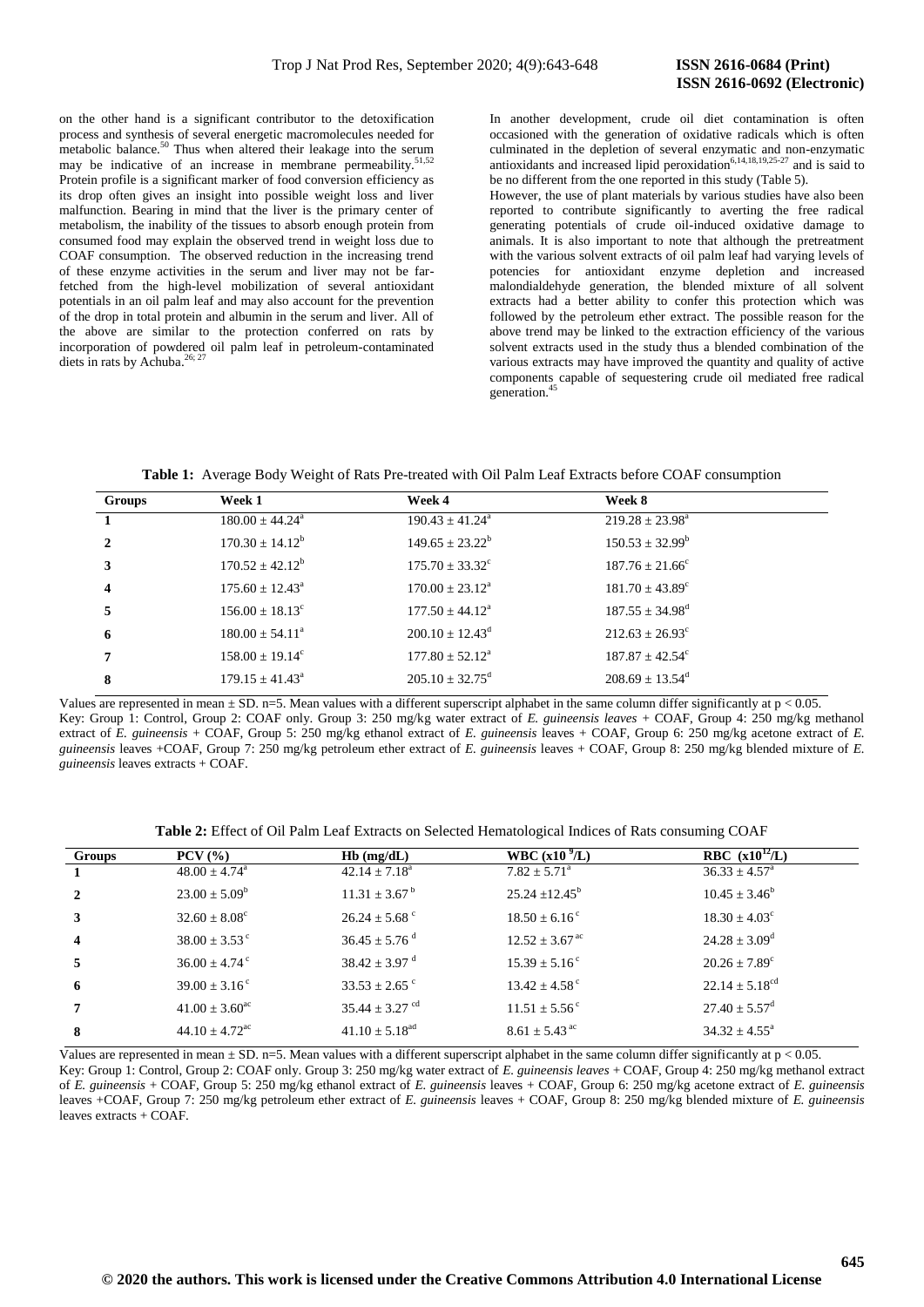| Groups                  | <b>ALT</b>                    | <b>AST</b>                    | ALP                         | TP                              | <b>ALB</b>                    |
|-------------------------|-------------------------------|-------------------------------|-----------------------------|---------------------------------|-------------------------------|
|                         | (Units/mL)                    | (Units/mL)                    | (Units/mL)                  |                                 |                               |
|                         | $50.10 \pm 6.18^{\text{a}}$   | $30.10 \pm 8.44^{\circ}$      | $180.43 \pm 5.70^{\circ}$   | $56.38 + 4.76^a$                | $38.26 \pm 3.54^{\circ}$      |
| $\mathbf{2}$            | $121.30 + 16.53^b$            | $110.10 + 7.82^b$             | $328.22 + 71.25^b$          | $18.38 + 5.4^b$                 | $7.80 + 5.49$ b               |
| 3                       | $100.10 + 7.55^{\circ}$       | $80.10 \pm 7.79$ <sup>c</sup> | $298.47 + 2.76^{\circ}$     | $34.46 \pm 2.93$ <sup>c</sup>   | $17.36 \pm 1.66$ <sup>c</sup> |
| $\overline{\mathbf{4}}$ | $65.10 \pm 4.95^{\rm d}$      | $68.10 \pm 4.97$ <sup>d</sup> | $228.41 + 6.03^{\text{ d}}$ | $44.32 \pm 3.02^{\rm d}$        | $28.96 \pm 3.00^a$            |
| 5                       | $80.30 + 6.12^e$              | $84.10 + 5.20^{\circ}$        | $283.59 \pm 9.70^{\circ}$   | $36.22 \pm 4.78$ <sup>c</sup>   | $19.28 + 4.35$ °              |
| -6                      | $68.30 + 9.66^d$              | $77.20 \pm 4.82^{\mathrm{f}}$ | $261.47 + 9.77^t$           | $39.42 + 3.22^{\mathrm{d}}$     | $24.34 + 2.43^{\mathrm{d}}$   |
| $\overline{7}$          | $61.10 \pm 6.38$ <sup>d</sup> | $58.30 \pm 6.15^{\rm d}$      | $200.15 \pm 7.79^8$         | $39.36 \pm 19.81$ <sup>ad</sup> | $31.43 \pm 8.00^a$            |
| 8                       | $51.20 + 5.15^a$              | $49.20 + 6.44^a$              | $183.46 \pm 8.92^{\circ}$   | $52.07 + 2.75^{\text{ae}}$      | $39.05 + 3.62$ <sup>a</sup>   |

**Table 3:** Effect of Oil Palm Leaf Extracts on Serum Selected Liver Functions Parameters of Rats Consuming COAF

Values are represented in mean  $\pm$  SD. n=5. Mean values with a different superscript alphabet in the same column differ significantly at p < 0.05. Key: Group 1: Control, Group 2: COAF only. Group 3: 250 mg/kg water extract of *E. guineensis leaves* + COAF, Group 4: 250 mg/kg methanol extract of *E. guineensis* + COAF, Group 5: 250 mg/kg ethanol extract of *E. guineensis* leaves + COAF, Group 6: 250 mg/kg acetone extract of *E. guineensis*  leaves +COAF, Group 7: 250 mg/kg petroleum ether extract of *E. guineensis* leaves + COAF, Group 8: 250 mg/kg blended mixture of *E. guineensis* leaves extracts + COAF.

**Table 4:** Effect of Oil Palm Leaf Extracts on Selected Tissue Liver Functions Parameters of Rats Consuming COAF

| Groups       | <b>ALT</b><br>(Units/mL)   | <b>AST</b><br>(Units/mL)       | <b>ALP</b><br>(Units/mL)        | TP                            | <b>ALB</b>                     |
|--------------|----------------------------|--------------------------------|---------------------------------|-------------------------------|--------------------------------|
|              | $60.10 \pm 6.89^{\circ}$   | $35.10 \pm 5.85$ <sup>a</sup>  | $190.21 \pm 10.98^{\text{a}}$   | $58.36 \pm 3.99^{\circ}$      | $40.38 \pm 3.83^{\circ}$       |
| $\mathbf{2}$ | $140.20 \pm 3.58^{\rm b}$  | $111.00 \pm 8.49$ <sup>b</sup> | $370.14 \pm 36.08^{\rm b}$      | $23.61 \pm 4.94^b$            | $15.52 \pm 7.06^b$             |
| 3            | $111.30 \pm 12.60^{\circ}$ | $90.10 \pm 18.9^{\circ}$       | $300.54 \pm 19.16^{\circ}$      | $31.40 \pm 2.23$ <sup>c</sup> | $22.69 + 1.44^{\circ}$         |
| 4            | $78.10 \pm 12.70^{\circ}$  | $54.20 \pm 5.46^{\rm d}$       | $227.36 \pm 15.06^{\mathrm{d}}$ | $49.36 \pm 3.39$ <sup>d</sup> | $31.40 \pm 2.20^{\circ}$       |
| 5            | $100.20 \pm 7.71^{\circ}$  | $76.70 \pm 8.95^{\circ}$       | $260.30 \pm 12.79^e$            | $37.30 \pm 2.47^e$            | $22.85 \pm 2.87^{\circ}$       |
| 6            | $90.30 \pm 11.39^{\rm d}$  | $60.10 \pm 14.69^{\rm d}$      | $240.30 \pm 15.50^{\mathrm{f}}$ | $42.28 \pm 3.82^{\text{d}}$   | $26.38 \pm 3.75^{\circ}$       |
| 7            | $71.11 + 7.56^e$           | $44.20 + 11.15^a$              | $217.20 \pm 8.38^g$             | $54.29 \pm 2.57^{\circ}$      | $35.49 \pm 3.15$ <sup>ad</sup> |
| 8            | $62.47 \pm 8.20^{\circ}$   | $34.20 \pm 6.19^{\circ}$       | $198.10 + 19.21^a$              | $56.66 + 4.73^{\circ}$        | $39.24 \pm 3.36^a$             |

Values are represented in mean  $\pm$  SD. n=5. Mean values with a different superscript alphabet in the same column differ significantly at  $p < 0.05$ . Key: Group 1: Control, Group 2: COAF only. Group 3: 250 mg/kg water extract of *E. guineensis leaves* + COAF, Group 4: 250 mg/kg methanol extract of *E. guineensis* + COAF, Group 5: 250 mg/kg ethanol extract of *E. guineensis* leaves + COAF, Group 6: 250 mg/kg acetone extract of *E. guineensis*  leaves +COAF, Group 7: 250 mg/kg petroleum ether extract of *E. guineensis* leaves + COAF, Group 8: 250 mg/kg blended mixture of *E. guineensis* leaves extracts + COAF.

| <b>Table 5:</b> Effect of Oil Palm Leaf Extracts on Liver Lipid Peroxidation and Antioxidants of Rats Consuming COAF |
|----------------------------------------------------------------------------------------------------------------------|
|----------------------------------------------------------------------------------------------------------------------|

| Groups                  | <b>MDA</b><br>$(nmolg-1tissue)$ | $CAT$ (nmolg- $1$ tissue)     | <b>SOD</b><br>$(unitsg-1tissue)$           | <b>GSH</b>                     |
|-------------------------|---------------------------------|-------------------------------|--------------------------------------------|--------------------------------|
|                         | $3.62 \pm 0.13$                 | $89.21 \pm 7.95^{\circ}$      | $\overline{58.31}$ $\pm 7.71$ <sup>a</sup> | $11.19 \pm 1.54$ <sup>a</sup>  |
| 2                       | $15.43 \pm 0.23$                | $35.53 \pm 8.02^{\mathrm{b}}$ | $16.30 \pm 4.52^{\mathrm{b}}$              | $0.68 \pm 0.36^{\mathrm{b}}$   |
| 3                       | $9.89 \pm 1.23$                 | 49.41 $\pm$ 3.48 <sup>b</sup> | $35.38 \pm 11.31$ <sup>c</sup>             | $3.30 \pm 0.58$ <sup>c</sup>   |
| $\overline{\mathbf{4}}$ | $6.34 \pm 1.26$                 | $68.20 \pm 8.96^{\circ}$      | $50.42 \pm 7.90$ <sup>a,d</sup>            | $7.16 \pm 2.44$ <sup>a</sup>   |
| 5                       | $8.62 + 2.45$                   | $51.26 \pm 7.17$ <sup>d</sup> | $40.43 \pm 12.05$ <sup>e</sup>             | $4.81 \pm 1.57$ <sup>c</sup>   |
| 6                       | $6.17 \pm 0.93$                 | 59.27 $\pm$ 9.51 <sup>d</sup> | $45.26 \pm 8.12^{\circ}$                   | $6.28 \pm 4.12$ <sup>a,c</sup> |
| 7                       | $5.4 \pm 0.32$                  | $69.25 \pm 15.35$ °           | $48.47 \pm 6.79^{\circ}$                   | $9.24 \pm 2.95$ <sup>a</sup>   |
| 8                       | $3.4 \pm 0.99$                  | $84.36 \pm 7.49^{\text{a}}$   | $54.52 \pm 13.20^{\text{ a}}$              | $10.45 \pm 1.08^{\text{a}}$    |

Values are represented in mean  $\pm$  SD. N = 5. Mean values with a different superscript alphabet in the same column differ significantly at  $p < 0.05$ . Key: Group 1: Control, Group 2: COAF only. Group 3: 250 mg/kg water extract of *E. guineensis leaves* + COAF, Group 4: 250 mg/kg methanol extract of *E. guineensis* + COAF, Group 5: 250 mg/kg ethanol extract of *E. guineensis* leaves + COAF, Group 6: 250 mg/kg acetone extract of *E. guineensis*  leaves +COAF, Group 7: 250 mg/kg petroleum ether extract of *E. guineensis* leaves + COAF, Group 8: 250 mg/kg blended mixture of *E. guineensis* leaves extracts + COAF.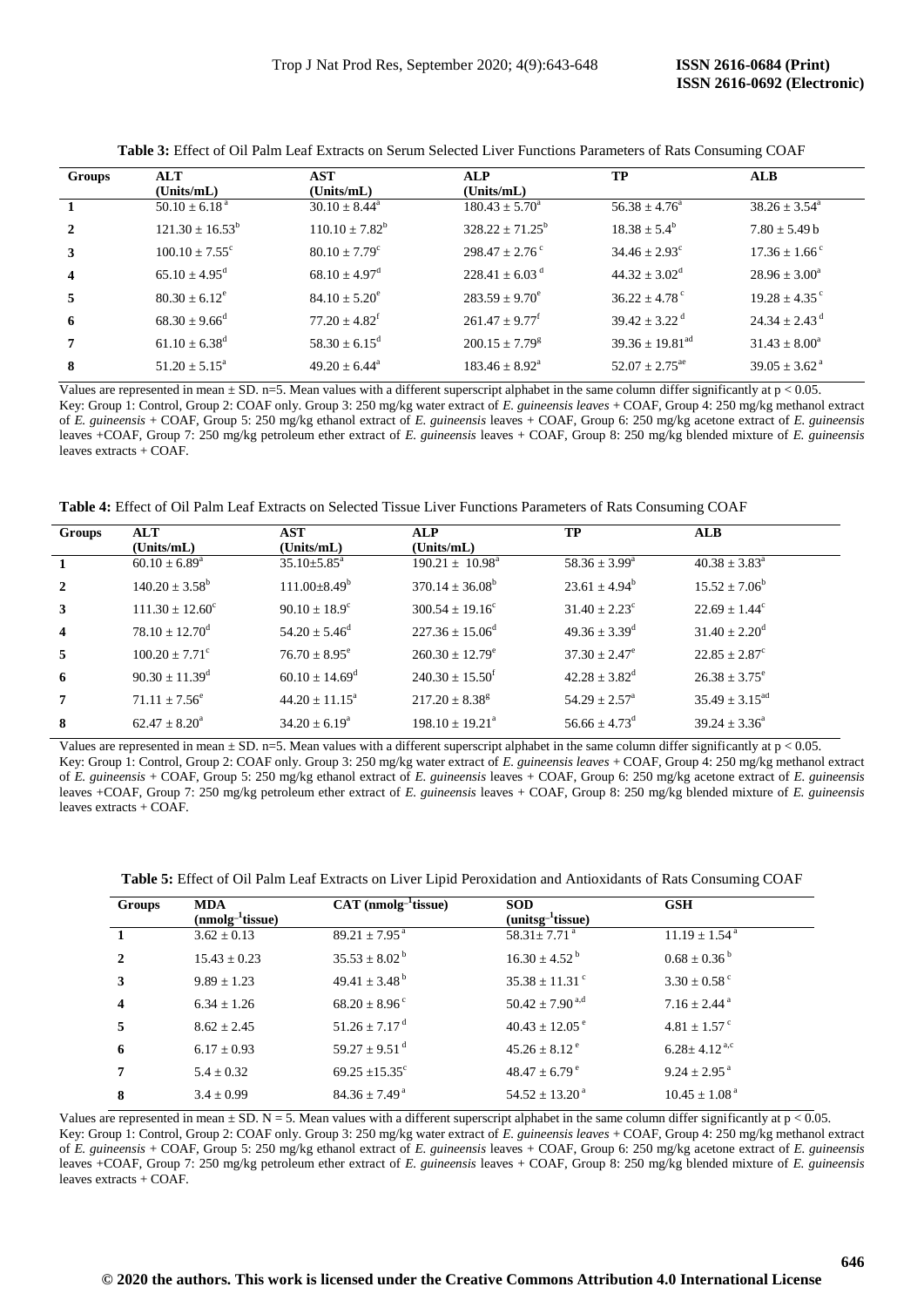#### **Conclusion**

The search for a more effective way of averting the negative effects of crude petroleum cross-contamination is a continuum. This study however has established that the increased fortification of biology systems by way of increased consumption of plant materials could be a major turning point in this search. However, a major takeaway from the present study is that the high efficiency of the blended mixture of different solvent extracts of the oil palm leaf gives an insight into possible effectiveness of a blend and combination of different antioxidant metabolites in the management of crude oil-stimulated metabolic derangement and the increased exploration of agricultural wastes into useful components for the management of crude petroleum toxicity.

## **Conflict of interest**

The authors declare no conflict of interest.

# **Authors' Declaration**

The authors hereby declare that the work presented in this article is original and that any liability for claims relating to the content of this article will be borne by them

#### **Acknowledgements**

The technical assistance of Dr. Joel Okpoghono and staff of Biochemistry laboratory, Delta State University, Abraka is highly appreciated.

### **References**

- 1. [Shirneshan G,](https://www.ncbi.nlm.nih.gov/pubmed/?term=Shirneshan%20G%5BAuthor%5D&cauthor=true&cauthor_uid=28010882) [Bakhtiari AR,](https://www.ncbi.nlm.nih.gov/pubmed/?term=Bakhtiari%20AR%5BAuthor%5D&cauthor=true&cauthor_uid=28010882) [Memariani M.](https://www.ncbi.nlm.nih.gov/pubmed/?term=Memariani%20M%5BAuthor%5D&cauthor=true&cauthor_uid=28010882) Identifying the source of petroleum pollution in sediment cores of southwest of the Caspian Sea using chemical fingerprinting of aliphatic and alicyclic hydrocarbons. Marine Pollut Bull. 2017; 115(1-2):383- 390.
- 2. Medubari BN and Elijah IO. The effects of crude oil contaminated forage on breeding behavior and reproductive performance of female rabbits. Int J Plant Anim Environ Sci. 2014; 6:462–472.
- 3. Eneh OC. A Review on Petroleum: Source, uses, processing, products and the environment. J Appl Sci. 2011; 11:2084-2091.
- Nikanorov AM, Stradomskaya AG. Identification of petroleum pollution sources of water bodies and streams. Water Resour. 2009; 36(2):163–169.
- 5. USDE Environmental benefits of advanced oil and gas exploration and production technology. U. S. Department of energy. Office of fossil energy. 1993; 168 pp
- 6. Ogara AL, Joshua PE, Omeje KO, Onwurah IN. Effects of ingested crude oil contaminated diets on antioxidant enzyme and lipid profile in Wistar albino rat. J Appl Sci Environ Manage. 2016; 20(4):927-932.
- 7. Achuba FI and Nwokogba CC. Effects of honey supplementation on hydrocarbon-induced kidney and liver damage in Wistar albino rats. Biokemistri. 2015: 27(1):50-55.
- 8. Achuba FI and Ogwumu MD. Possible protective role of palm oil and beef liver on the kidney and liver of Wistar albino rats fed diesel-contaminated diet. Biokemistri. 2014a; 26(4):124–129.
- 9. Kori-Siakpere O. Petroleum-induced alterations in the African catfish, *Clarias gariepinus* (Teugels, 1984) I: Haematology. Nig J Sci Environ. 1998; 1:49-55.
- 10. Achuba FI and Osakwe SA. Petroleum-induced free radical toxicity in Africa catfish (*Clarias gariepinus*) Fish Physiol. Biochem. 2003; 29(2):97-103.
- 11. Uboh FE, Ebong PE, Akpan HD, Usoh IF. Hepatoprotective effect of vitamins C and E against gasoline vapor-induced liver injury in male rats. Turkish J Biol. 2012; 36:217-223.
- 12. Patrick-Iwuanyanwu KC, Onyemaenu CC, Wegwu MO, Ayalogu EO. Hapatotoxic and nephrotoxic effect of kerosene and gasoline-contaminated diet in the Wistar albino Rats. Res Environ Toxicol. 2011; 5:49–57.
- 13. Ujowundu CO, Kalu FN, Nwaogu LA, Ezeji EU, Igwe KO. Management of changes in liver chemistry in male rats acutely exposed to crude petroleum oil. J Appl Pharm Sci. 2012; 2(06):116-120.
- 14. Achuba FI. Modulation of crude oil induced alteration of oxidative stress indices in rat by red palm oil. J Appl Sci Environ Manage. 2018a; 22(6):929-932.
- 15. Nisar B, Sultan A, Rbab SL. Comparison of medicinally important natural products versus synthetic drugs-A short commentary. Nat Prod Chem Res. 2017; 6:308.
- 16. [Karimi](https://www.ncbi.nlm.nih.gov/pubmed/?term=Karimi%20A%5BAuthor%5D&cauthor=true&cauthor_uid=28197471) A, [Majlesi](https://www.ncbi.nlm.nih.gov/pubmed/?term=Majlesi%20M%5BAuthor%5D&cauthor=true&cauthor_uid=28197471) M, [Rafieian-Kopaei](https://www.ncbi.nlm.nih.gov/pubmed/?term=Rafieian-Kopaei%20M%5BAuthor%5D&cauthor=true&cauthor_uid=28197471) M. Herbal versus synthetic drugs; beliefs and facts. [J Nephropharmacol.](https://www.ncbi.nlm.nih.gov/pmc/articles/PMC5297475/) 2015; 4(1):27–30.
- 17. [Stratton](https://www.ncbi.nlm.nih.gov/pubmed/?term=Stratton%20CF%5BAuthor%5D&cauthor=true&cauthor_uid=26254944) CF, [Newman](https://www.ncbi.nlm.nih.gov/pubmed/?term=Newman%20DJ%5BAuthor%5D&cauthor=true&cauthor_uid=26254944) DJ, [Tan](https://www.ncbi.nlm.nih.gov/pubmed/?term=Tan%20DS%5BAuthor%5D&cauthor=true&cauthor_uid=26254944) DS. Cheminformatic comparison of approved drugs from natural product versus synthetic origins. Bioorganic Med Chem Lett. 2015; 25(21):4802–4807.
- 18. Achuba FI. Role of bitter leaf (*Vernonia amygdalina*) extract in prevention of renal toxicity induced by crude petroleum contaminated diets in rats. Int J Vet Sci Med. 2018b; 6(2):172- 177.
- 19. Achuba FI. Evaluation of the protective effects of bitter leaf (*Vernonia amygdalina*) on haematological indices of rats fed with crude oil treated diet. J Appl Environ Manage. 2018c;  $22(4):489-492.$
- 20. Achuba FI. Bitter leaf (*Vernonia amygdalina Del*) extract potentiates testicular metabolic stress induced by petroleumtainted diets in rats. Nig J Pharm Appl Sci Res. 2019; 8(1):44-51.
- 21. Okpoghono J, Achuba FI, George BO. Protective effects of *Monodora myristica* extracts on crude petroleum oilcontaminated catfish (*Clarias gariepinus*) diet in rats. Int J Vet Sci Med. 2018a; 6:117–122.
- 22. Okpoghono J, George BO, Achuba FI. Assessment of antioxidant indices after incorporating crude oil contaminated catfish and African nutmeg (*Monodora myristica*) extracts into rat diet. J Appl Sci Environ Manage. 2018b; 22(2):197 – 202.
- 23. Okpoghono J, Achuba FI, George BO. Influence of *Monodora myristica* extracts on lipid profile of rats fed crude petroleum oil contaminated catfish diet. Sokoto J Med Lab Sci. 2018c; 3(1):19-  $27$
- 24. Achuba FI, Ubogu LA, Ekute BO. *Moringa oleifera* treatment prevents crude oil tainted diet imposed toxicity in rats. Sokoto J Med Lab Sci. 2018; 3(3):99 – 105.
- 25. Achuba FI. Effect of *Moringa oleifera* on crude oil mediated haematotoxicity in Wistar albino rats. Nig J Pure Appl Sci. 2018d; 31(2):3192-3196.
- 26. Achuba FI. Protective Influence of *Elaesis guineensis* leaf in diet on petroleum-mediated kidney damage in rat. Nig J Pharm Appl Sci Res. 2018e; 7(2):33-38.
- 27. Achuba FI. Powdered Oil Palm (*Elaesis guineensis* Jacq) leaf as remedy for hydrocarbon induced liver damage in rats. Nig J Pharm Appl Sci Res. 2018f; 7(3):89-95.
- 28. Yin NS, Abdullah S, Phin CK. Phytochemical constituents from leaves of *Elaeis guineensis* and their antioxidant and antimicrobial activities. Int J Pharm Pharm Sci. 2013; 5:137-140.
- 29. Mohamed S. Oil palm leaf: A new functional food ingredient for health and disease prevention. J Food Proc Technol. 2014; 5:300.
- 30. George BO, Osioma E, Okpoghono J, Aina OO. Changes in liver and serum transaminases and alkaline phosphatase enzyme activities in *Plasmodium berghei* infected mice treated with aqueous extract of *Aframomum sceptrum*. Afr J Biochem Res.2011; 5(9):277-281.